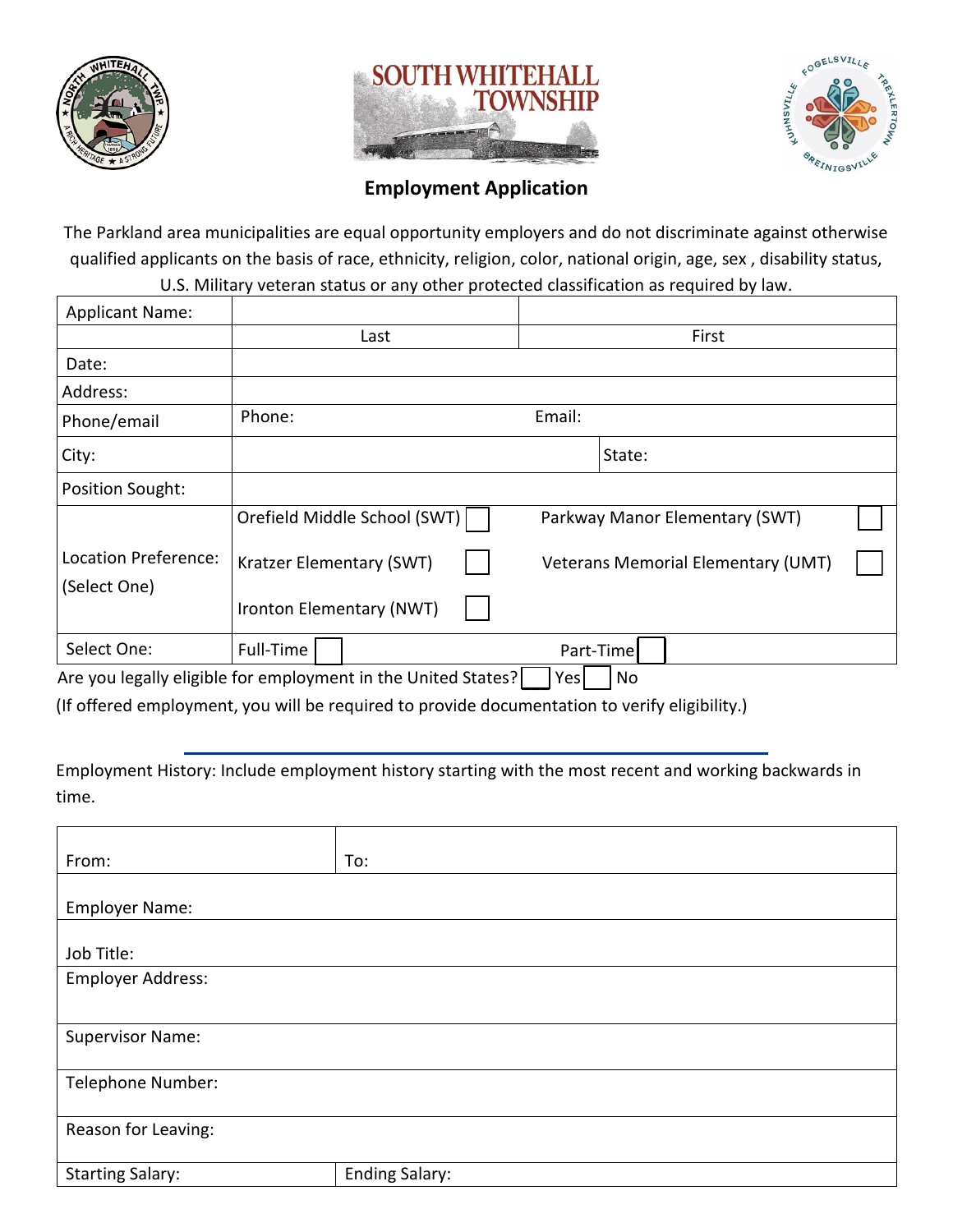| From:                   | To:                   |
|-------------------------|-----------------------|
|                         |                       |
| <b>Employer Name:</b>   |                       |
|                         |                       |
| Job Title:              |                       |
| Employer Address:       |                       |
|                         |                       |
| <b>Supervisor Name:</b> |                       |
|                         |                       |
| Telephone Number:       |                       |
|                         |                       |
| Reason for Leaving:     |                       |
|                         |                       |
| <b>Starting Salary:</b> | <b>Ending Salary:</b> |

| From:                    | To:                   |
|--------------------------|-----------------------|
| <b>Employer Name:</b>    |                       |
|                          |                       |
| Job Title:               |                       |
| <b>Employer Address:</b> |                       |
|                          |                       |
| <b>Supervisor Name:</b>  |                       |
| Telephone Number:        |                       |
| Reason for Leaving:      |                       |
| <b>Starting Salary:</b>  | <b>Ending Salary:</b> |

## **Education:**

| High School                       | <b>Highest Grade Completed:</b> |  |
|-----------------------------------|---------------------------------|--|
| College and or Vocational School: |                                 |  |
| Number of Years Completed:        |                                 |  |
| Major:                            | Degree Earned:                  |  |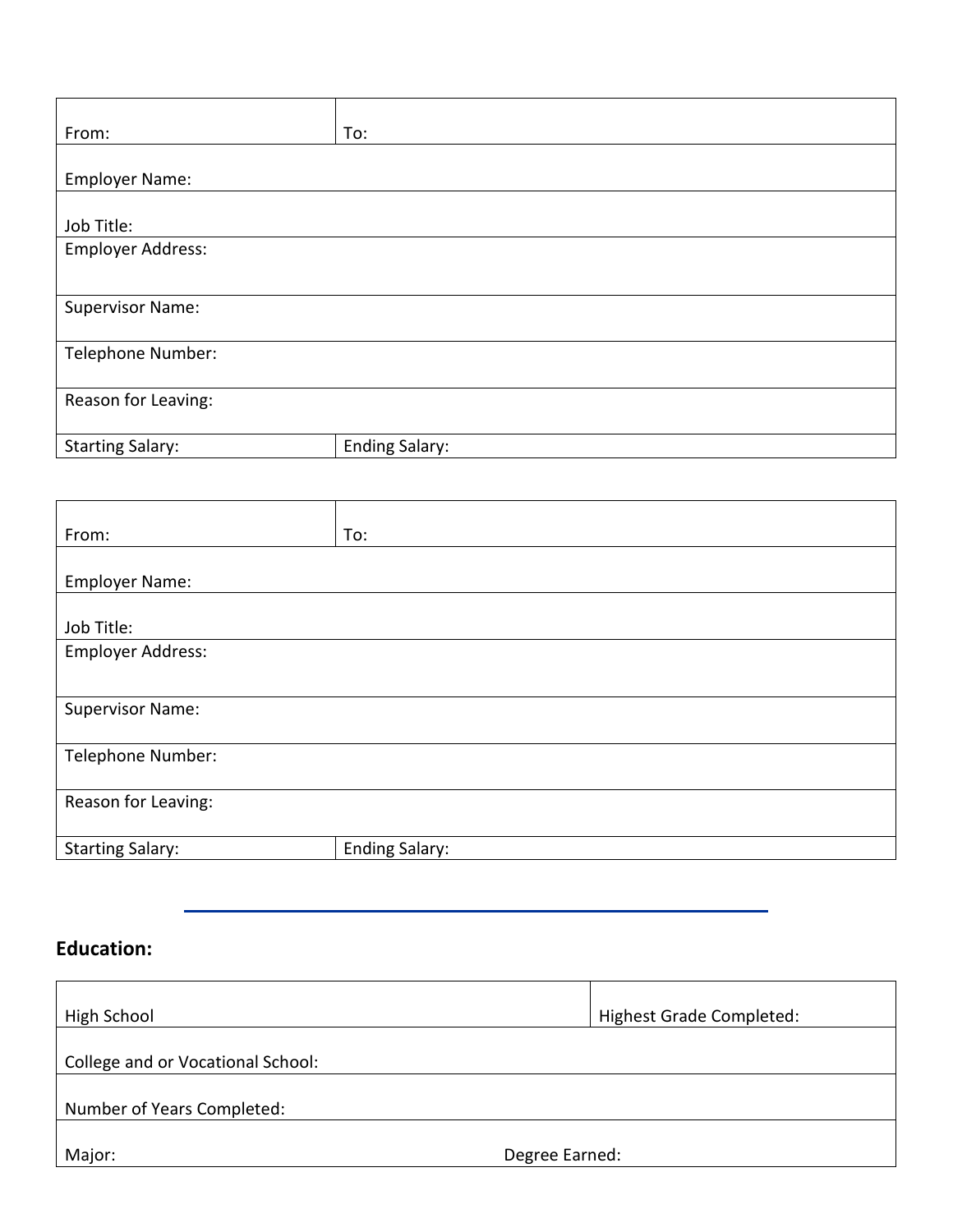| <b>Other Training or Degree:</b>  |  |
|-----------------------------------|--|
|                                   |  |
| School:                           |  |
|                                   |  |
| Certificate or Training Received: |  |

## **Professional References:**

Name:

Telephone Number:

Name:

Telephone Number:

Name:

Telephone Number: